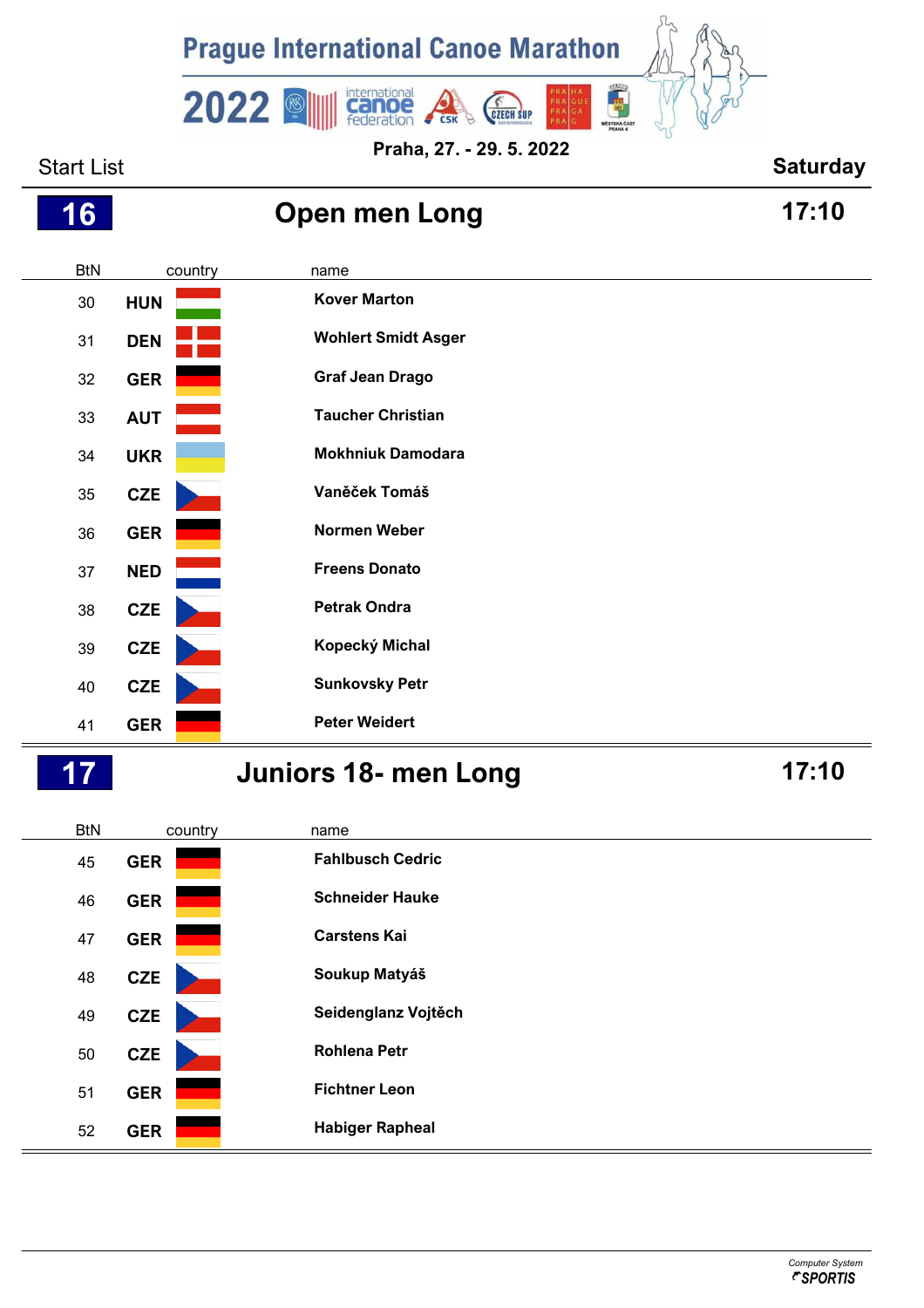

Start List **Saturday** BtN country name **Masters men Long 17:10 CZE Sramek Jan** <sup>A</sup> **CZE Dlask Michal** <sup>A</sup> **RSA Mountain Gareth** <sup>A</sup> **GER Teichmann Martin** <sup>A</sup> **GER Kämmerer Andreas** <sup>B</sup> **FRA Hourdeau Vincent** <sup>B</sup> **CZE Brandtner Michal** <sup>B</sup> BtN country name **Infl - No age limit men Lon 17:10 HUN Barna Fodor Szabolcs CZE Kolařík Lukáš** BtN country name **Open women Long 17:15 GER Ecker Tanja GRE Logotheti Kyriaki HUN Slekta Réka CZE Dundova Iva** BtN country name **Juniors 18- women Long 17:15 GER Langbein Skadi CZE Uhrová Karolína CZE Hyková Anna**